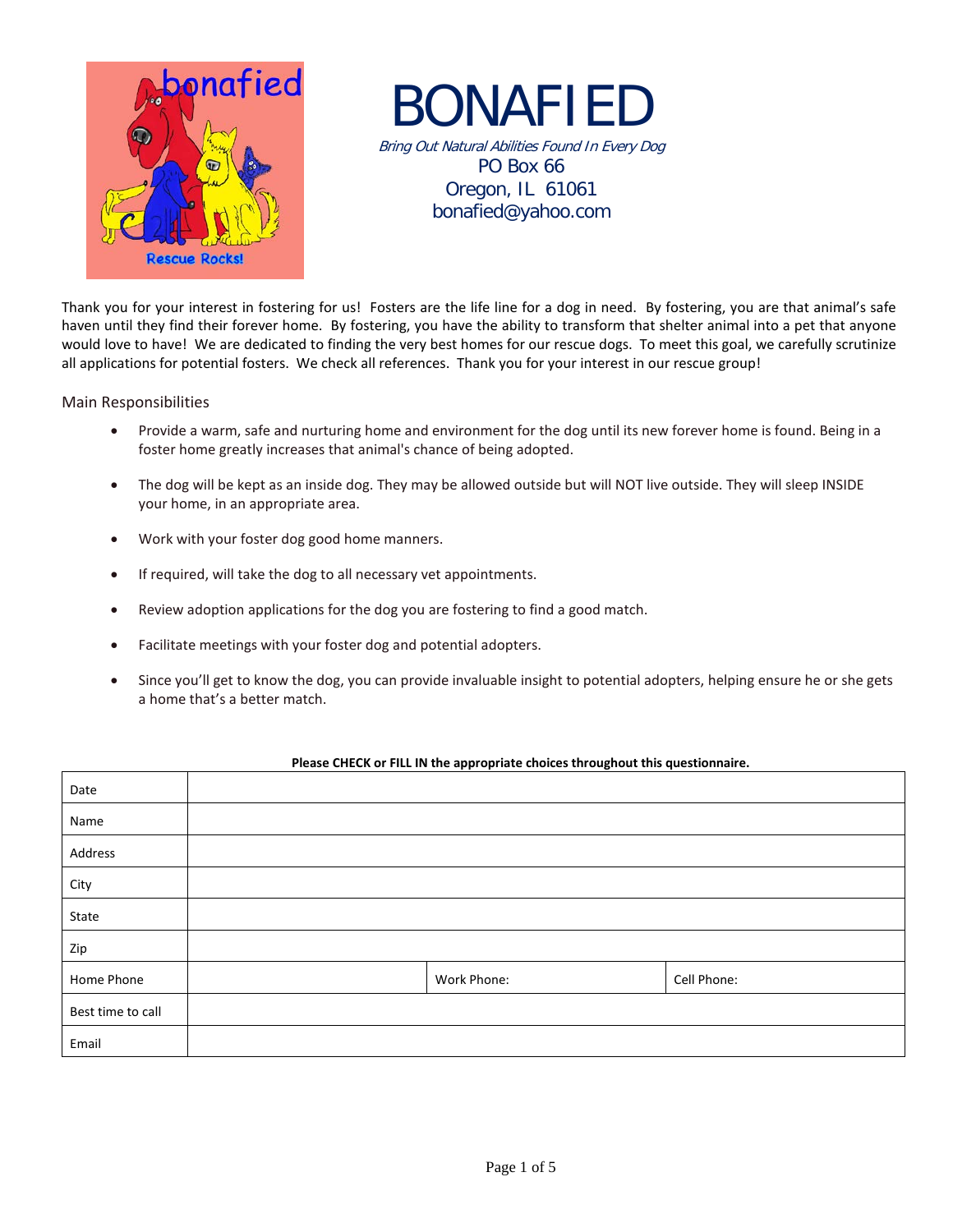| Occupation                                                                                                                                                                                                    |                                                                                                                           |  |  |
|---------------------------------------------------------------------------------------------------------------------------------------------------------------------------------------------------------------|---------------------------------------------------------------------------------------------------------------------------|--|--|
| Company                                                                                                                                                                                                       |                                                                                                                           |  |  |
|                                                                                                                                                                                                               |                                                                                                                           |  |  |
| Address                                                                                                                                                                                                       |                                                                                                                           |  |  |
| $\Box$ Single<br>Married                                                                                                                                                                                      | Under 21<br>$ 21-40\rangle$<br>40-60<br>Roommates<br>$160+$                                                               |  |  |
| How many adults in household?                                                                                                                                                                                 |                                                                                                                           |  |  |
| Children?                                                                                                                                                                                                     |                                                                                                                           |  |  |
|                                                                                                                                                                                                               | Ages and gender of children in household?                                                                                 |  |  |
| $\blacksquare$ RENT or $\blacksquare$ OWN?<br>Do you                                                                                                                                                          | Townhouse<br>$\exists$ Condo<br>House<br>Apartment<br><b>Trailer</b>                                                      |  |  |
|                                                                                                                                                                                                               | If you rent, do you have your landlord's permission to keep a dog? $\Box$ Yes<br> No                                      |  |  |
| How long at this address                                                                                                                                                                                      |                                                                                                                           |  |  |
| Landlord                                                                                                                                                                                                      | Phone #:                                                                                                                  |  |  |
| Address                                                                                                                                                                                                       |                                                                                                                           |  |  |
| Previous address if under<br>2 years                                                                                                                                                                          |                                                                                                                           |  |  |
| Why do you want to foster a dog?                                                                                                                                                                              |                                                                                                                           |  |  |
|                                                                                                                                                                                                               |                                                                                                                           |  |  |
|                                                                                                                                                                                                               | What is your experience level with fostering/rescue? Please check yes, no or fill in the blank.                           |  |  |
|                                                                                                                                                                                                               | • I have Volunteered or worked for an animal rescue group, shelter, etc. but not as a foster parent. $\Box$ Yes $\Box$ No |  |  |
|                                                                                                                                                                                                               | • I have Volunteered or worked for an animal rescue group, shelter, etc. as a foster parent. $\Box$ Yes $\Box$ No         |  |  |
|                                                                                                                                                                                                               | • Were you able to foster the pet(s) until adopted? $\Box$ Yes $\Box$ No $\Box$ N/A                                       |  |  |
|                                                                                                                                                                                                               | $\bullet$ If not, why not?                                                                                                |  |  |
|                                                                                                                                                                                                               | If you answered yes to any of the above, please complete the following:                                                   |  |  |
|                                                                                                                                                                                                               |                                                                                                                           |  |  |
|                                                                                                                                                                                                               | Duration of employment and/or volunteerism:                                                                               |  |  |
| If you are no longer with this organization, why not? _____                                                                                                                                                   |                                                                                                                           |  |  |
|                                                                                                                                                                                                               | • I have privately rescued and found homes for a pet or pets on my own: $\Box$ Yes $\Box$ No                              |  |  |
| • If yes, please explain briefly:                                                                                                                                                                             |                                                                                                                           |  |  |
|                                                                                                                                                                                                               | • I currently have a pet or pets in need of a home: $\Box$ Yes $\Box$ No                                                  |  |  |
| • If yes, please describe: _______                                                                                                                                                                            |                                                                                                                           |  |  |
| • Do you plan to foster for another Organization and/or privately rescue pets while fostering for Bonafied? The Tho                                                                                           |                                                                                                                           |  |  |
| • If yes, do you understand and plan to implement proper Quarantine procedures to keep Bonafied pets safe? $\Box$ Yes $\Box$ No                                                                               |                                                                                                                           |  |  |
| . If yes, do you understand that these pets will be solely your financial responsibility, including any illnesses, parasites, injuries, etc. passed on to                                                     |                                                                                                                           |  |  |
| Bonafied pets while in your care? $\Box$ Yes $\Box$ No                                                                                                                                                        |                                                                                                                           |  |  |
| Do you plan to stay committed to your foster pet(s) until s/he is adopted? $\Box$ Yes<br>l No                                                                                                                 |                                                                                                                           |  |  |
| Are you prepared for an extended adjustment period for you and a foster pet? $\Box$ Yes<br>l No                                                                                                               |                                                                                                                           |  |  |
| Are you willing to work with a foster dog on behavior issues (e.g. housetraining or chewing) if such problems arise? $\Box$ Yes $\Box$<br>No                                                                  |                                                                                                                           |  |  |
| Are there any behavior or medical issues that you are NOT willing to work with a foster pet on? $\Box$ Yes $\Box$ No<br>If yes, list the issues here:                                                         |                                                                                                                           |  |  |
| If for some reason you are no longer able to foster a pet, do you agree to contact Bonafied immediately and return the pet only to us (or a<br>Bonafied representative) within one week? $\Box$ Yes $\Box$ No |                                                                                                                           |  |  |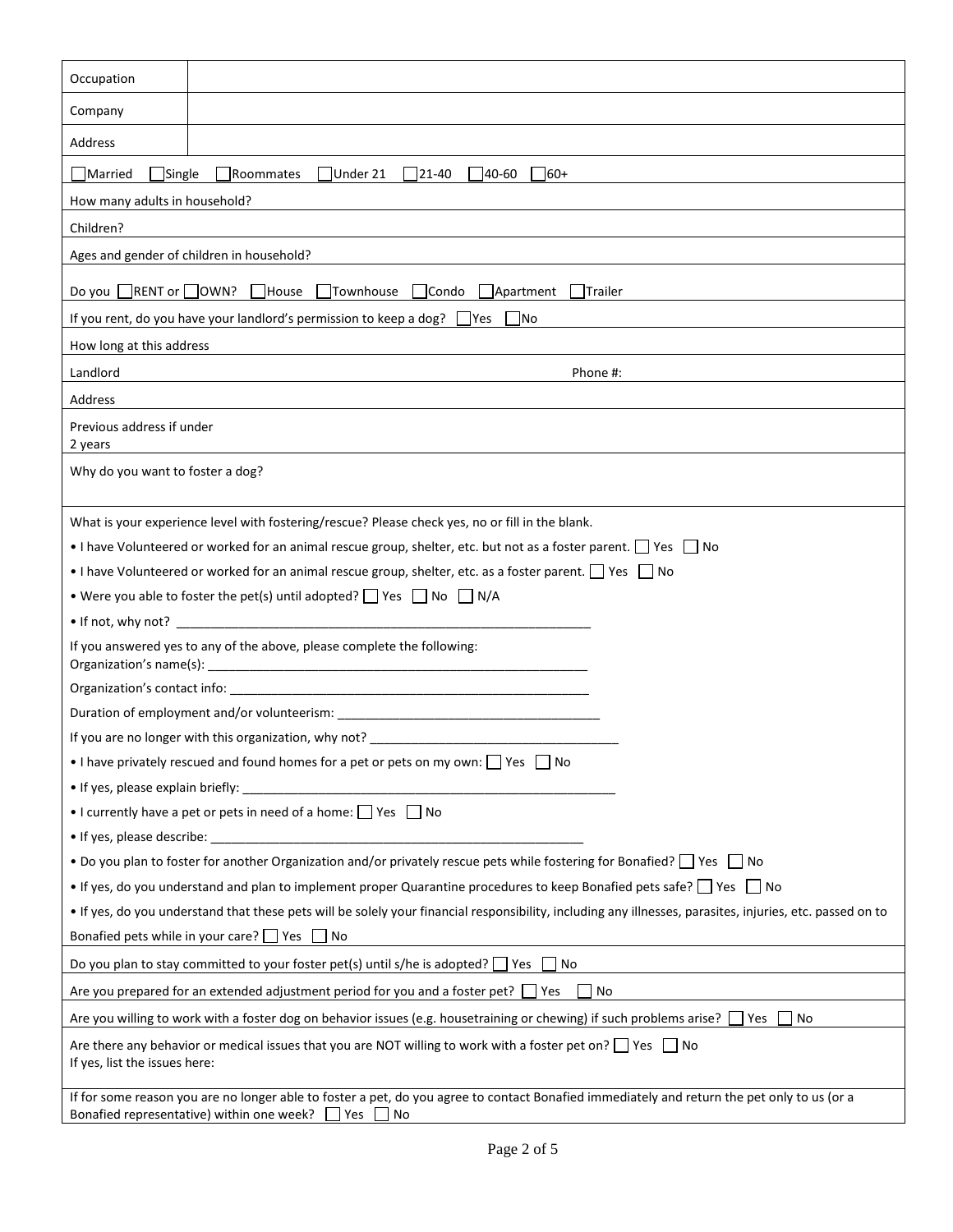| Please check yes, no or fill in the blank for each of the following statements:                                                                                  |  |  |  |  |
|------------------------------------------------------------------------------------------------------------------------------------------------------------------|--|--|--|--|
| • I agree to a home visit by Bonafied in my home before I begin fostering :     Yes     No                                                                       |  |  |  |  |
| • I agree to follow-up home visit by Bonafied in my home after I begin fostering for CFP: $\Box$ Yes $\Box$ No                                                   |  |  |  |  |
| • I agree to attend adoption events at least once per month with current foster pets: $\Box$ Yes $\Box$ No                                                       |  |  |  |  |
| • I am willing to foster sick or special needs pets: Pes Piso                                                                                                    |  |  |  |  |
| • I am willing to potty train foster pets in my care? $\Box$ Yes $\Box$ No                                                                                       |  |  |  |  |
| • I am able to say when I have taken on too much and allow Bonafied time to fix the situation: $\vert \vert$ Yes $\vert \vert$ No                                |  |  |  |  |
| • I am willing to foster a maximum number of fosters up to:                                                                                                      |  |  |  |  |
| • I am willing to foster pets from a minimum age of to a maximum age of<br>• I am willing to foster pets weighing a minimum of<br>Ibs up to a maximum of<br>lbs. |  |  |  |  |

## Please list all the animals you have owned for the past 5 years:

|                                                                                     |         | Animal #1          |                                    | Animal #2    | Animal #3                                             | Animal #4 |
|-------------------------------------------------------------------------------------|---------|--------------------|------------------------------------|--------------|-------------------------------------------------------|-----------|
| Animal's Name & Breed/Kind                                                          |         |                    |                                    |              |                                                       |           |
| Age                                                                                 |         |                    |                                    |              |                                                       |           |
| Sex                                                                                 |         |                    |                                    |              |                                                       |           |
| Spayed/neutered?                                                                    |         |                    |                                    |              |                                                       |           |
| Still With You                                                                      |         |                    |                                    |              |                                                       |           |
| If you no longer own the                                                            |         |                    |                                    |              |                                                       |           |
| animal/s where are they now?                                                        |         |                    |                                    |              |                                                       |           |
| Lost?                                                                               |         |                    |                                    |              |                                                       |           |
| Hit by car?                                                                         |         |                    |                                    |              |                                                       |           |
| Put to sleep/died? Why/How?                                                         |         |                    |                                    |              |                                                       |           |
| Given away? Why? To whom?                                                           |         |                    |                                    |              |                                                       |           |
| Do you have a regular veterinarian?<br>Yes<br><b>No</b>                             |         |                    |                                    |              |                                                       |           |
| Name                                                                                |         |                    | Clinic Name                        |              |                                                       |           |
| Address                                                                             |         |                    |                                    | Phone:       |                                                       |           |
| Do you have a completely fenced yard suitable for a dog?                            |         |                    | <b>P</b> es                        | $\square$ No |                                                       |           |
| Do you have a kennel run?                                                           |         |                    | $\square$ No<br>$\blacksquare$ Yes |              |                                                       |           |
| Describe fence/kennel, type, height, and approx. size                               |         |                    |                                    |              |                                                       |           |
| If no fenced yard/kennel, how will you handle your dog's exercise and toilet needs? |         |                    |                                    |              |                                                       |           |
| Do you have a suitable dog crate?                                                   | $ $ Yes | No                 |                                    |              | If so what type                                       |           |
|                                                                                     |         |                    |                                    |              |                                                       |           |
| My dog will be housed in?                                                           |         |                    |                                    |              | Please specify where your current animals are housed? |           |
| $\Box$ Home                                                                         |         | Animal #1 (type):  |                                    |              | is housed in?                                         |           |
| $\Box$ Garage                                                                       |         | Animal # 2 (type): |                                    |              | is housed in?                                         |           |
| Basement                                                                            |         | Animal #3 (type):  |                                    |              | is housed in?                                         |           |
| $\Box$ Outdoors                                                                     |         | Animal #4 (type):  |                                    |              | is housed in?                                         |           |
| $\Box$ Tied-out                                                                     |         |                    |                                    |              |                                                       |           |
| $\Box$ Crate                                                                        |         |                    |                                    |              |                                                       |           |
| Outdoor kennel                                                                      |         |                    |                                    |              |                                                       |           |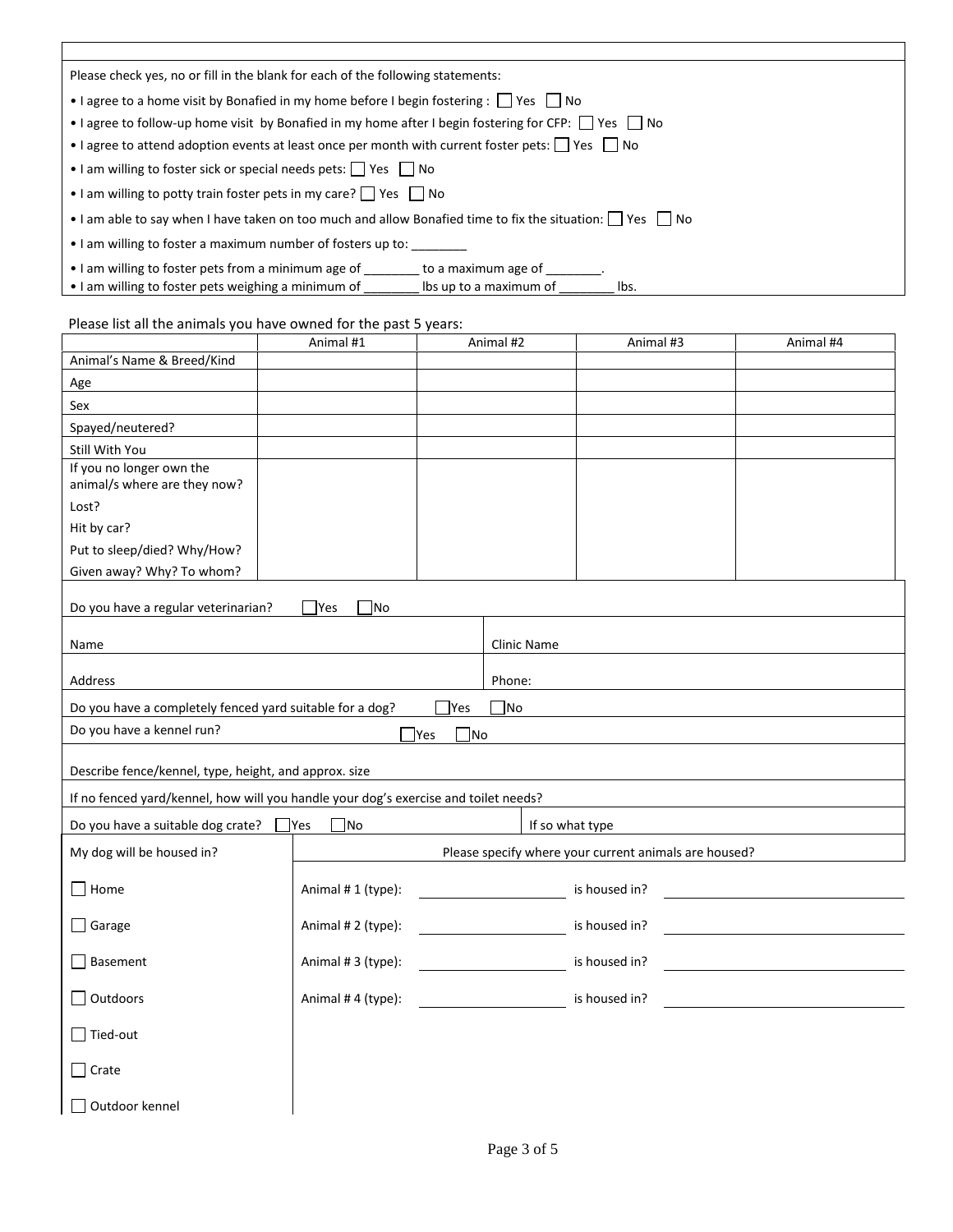| Fenced yard                                                                                                                                |  |  |  |  |  |
|--------------------------------------------------------------------------------------------------------------------------------------------|--|--|--|--|--|
| How many hours per day will the dog be left alone and where will it be housed while you are gone?                                          |  |  |  |  |  |
| Whose responsibility will be the care of the dog?                                                                                          |  |  |  |  |  |
| Do you have other visitors/family come to your home, human or animal with which a new dog will have to<br>   No<br><b>Yes</b><br>interact? |  |  |  |  |  |
| Who, What?                                                                                                                                 |  |  |  |  |  |
| Active or Passive?<br>Is your lifestyle                                                                                                    |  |  |  |  |  |
| What activities do you plan to do with your foster dog?                                                                                    |  |  |  |  |  |
| Will your foster dog be crate/cage trained? □ Yes<br><b>No</b>                                                                             |  |  |  |  |  |
| Are you prepared for chewing, digging, scratching, housetraining, and/or mischievous behavior?<br>  Yes    No                              |  |  |  |  |  |
| How will you reprimand your foster dog?                                                                                                    |  |  |  |  |  |
| What behavior would cause you to return your foster dog to Bonafied?                                                                       |  |  |  |  |  |
| ∃No<br>Do you have time, patience, love and physical ability to exercise a dog?<br><b>Yes</b>                                              |  |  |  |  |  |
| Do you have an age preference? $\Box$ Yes<br>If yes, what age?<br> No                                                                      |  |  |  |  |  |
| Do you have a gender preference? $\Box$ Yes<br>If yes, what gender?<br><b>No</b>                                                           |  |  |  |  |  |
| What is the name or names of the dog(s) you are applying for?                                                                              |  |  |  |  |  |
| How did you find Bonafied?                                                                                                                 |  |  |  |  |  |
| Please give us a NON-FAMILY reference                                                                                                      |  |  |  |  |  |
| Name                                                                                                                                       |  |  |  |  |  |
| <b>Address</b>                                                                                                                             |  |  |  |  |  |
| Phone                                                                                                                                      |  |  |  |  |  |
| Relationship                                                                                                                               |  |  |  |  |  |
| Please give us a FAMILY reference                                                                                                          |  |  |  |  |  |
| Name<br><b>Address</b>                                                                                                                     |  |  |  |  |  |
| Phone                                                                                                                                      |  |  |  |  |  |
| Relationship                                                                                                                               |  |  |  |  |  |

**I agree to abide by the Program and Policies set forth by Bonafied. I understand that any foster animal in my care may be removed from my home at any time with or without reason by or on the authority of Bonafied. I understand that Bonafied foster animals do not belong to me or my family. I understand that should I want to adopt a Bonafied foster animal, it will be at the sole discretion of Bonafied. I understand that I will have a strong influence in who shall adopt any foster animal in my care, but Bonafied has the final word in the foster pet's adoption. I understand that I am expected to follow up on all of my adoptions as needed and assist adopters through the adjustment period.** 

**I am aware there is no guarantee, warranty or full knowledge of any rescued pet's health and temperament. I volunteer to accept the rescued animal in my charge as a humanitarian act and agree to release and hold harmless Bonafied from any and all liability or responsibility in connection with any pet(s) I agree to foster.**

**I agree to care for the dog responsibly (including, but not limited to: adequate food, water, shelter to ensure dog is maintained on any medications provided by Bonafied; to ensure dog wears a collar and Bonafied identification tag at all times; to keep dog as a house pet, to be exercised in a fenced yard or on a leash, and not be allowed to roam off Foster parent's property; to not allow dog to ride in the open bed of a pickup truck or to otherwise place dog in positions of unreasonable risk of injury; that dog shall not be kept chained or tied and shall not be used as an outside guard dog;**